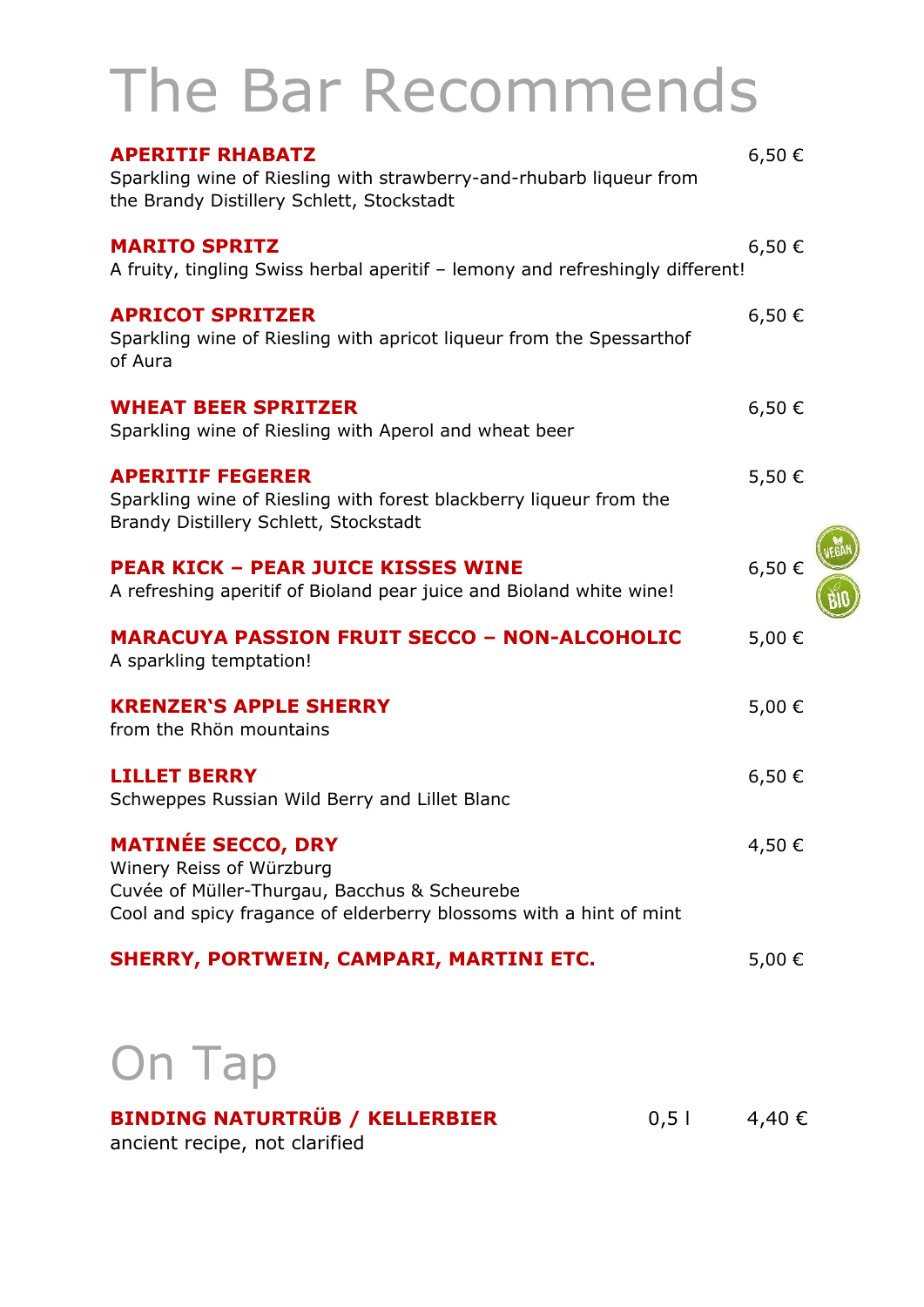

#### **BRAUFACTUM**

#### **DAS CRAFT BIER**

In 2010, BRAUFACTUM brought the craft beer movement to Germany and combined the love of experimentation by American craft beer brewers with German brewer craftsmanship.

> This has resulted in numerous characterful beers that carry Braufactum's thumbprint.



Old English beer style with a unique hop aroma, carried by a balanced bitterness and a gentle sweetness.

Aromas of apricot, orange and elderflower.

Alcohol content: 6,8% Vol. Brightness: amber Bitterness: strong

 $0,33$  l − 7,40 €

#### **THE BRALE**

**Brown Ale**

This reinterpretation of the ale that was popular in British pubs around the year 1900 has a fruity and spicy hop aroma with soft malt notes

and a balanced bitterness. With this "mosaic" of hops and malt with a fresh character, the hop aroma is more intense and the malt notes more pronounced. Aromas of orange peel, red pepper and hazelnut complete the ensemble.

> Alcohol content: 5,0% Vol. Brightness: nut brown Bitterness: medium

> > $0,33$  l − 7,20 €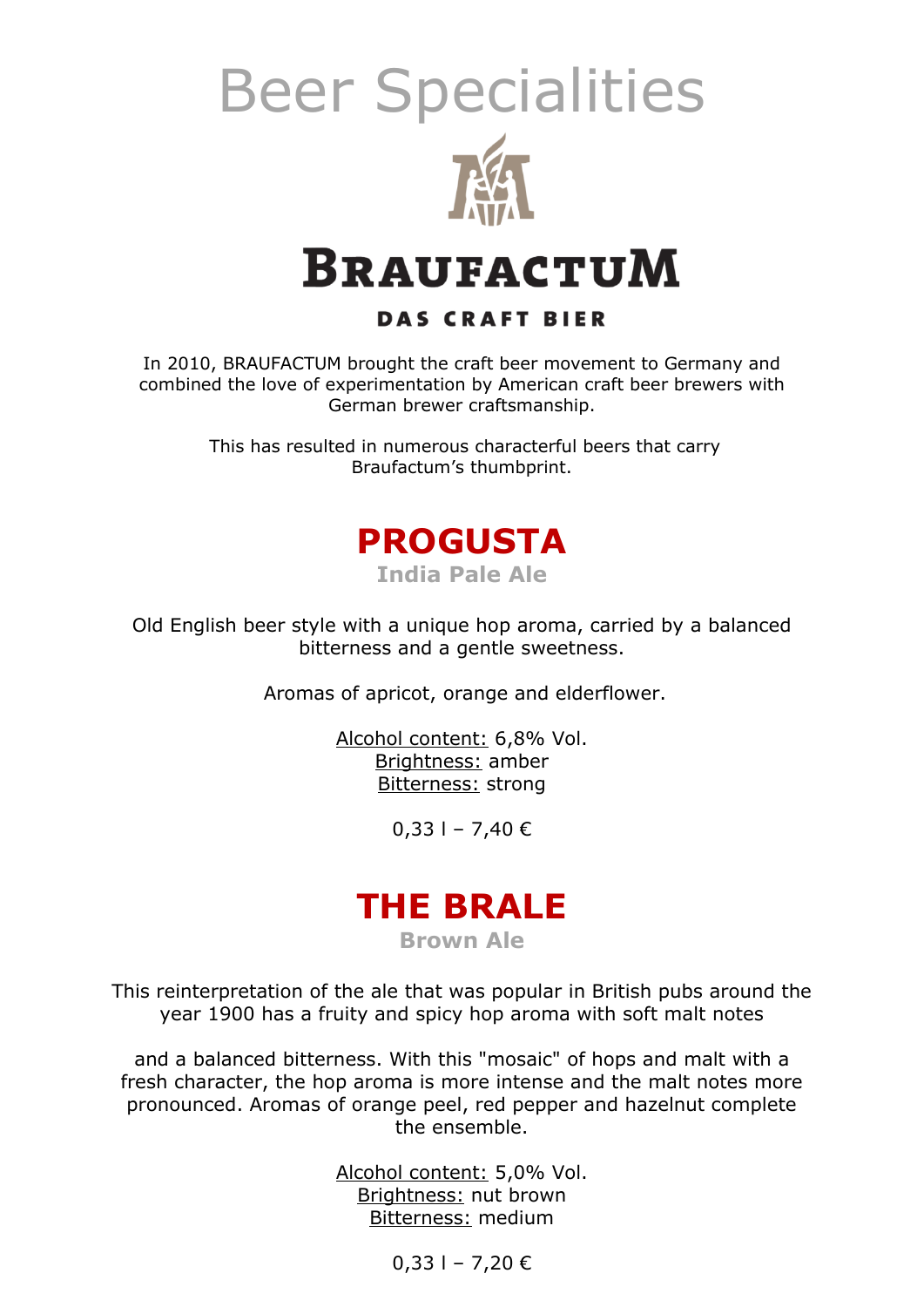## Non-alcoholic Beverages

| <b>FEGERERS PYUR TABLE WATER</b><br>CLASSIC / MEDIUM / NATURELL                                                          | 0,3751<br>0,71   | 3,20€<br>5,40€ |
|--------------------------------------------------------------------------------------------------------------------------|------------------|----------------|
| SELTERS PREMIUM MINERAL WATER<br><b>CLASSIC / NATURELL</b>                                                               | 0,251            | 2,60€          |
| PEPSI <sup>3,5</sup> /PEPSI MAX <sup>1,2,3,5</sup> /MIRINDA <sup>3,4,6</sup> /7UP <sup>6</sup> /SPEZI <sup>3,4,5,6</sup> | 0,31             | 3,20€          |
| <b>FEGERERS HOMEMADE LEMONADE</b><br>FEGERERS HOMEMADE WOODRUFF LEMONADE                                                 | 0, 51<br>0,51    | 5,90€<br>5,90€ |
| <b>BIONADE ELDERBERRY</b>                                                                                                | 0,331            | 3,70 €         |
| <b>RED GRAPE JUICE</b>                                                                                                   | $0,2$            | 3,50€          |
| APPLE JUICE / ORANGE JUICE                                                                                               | $0,2$            | 3,00 €         |
| APPLE JUICE SPRITZER                                                                                                     | $0,4$            | 3,80€          |
| GRAPE JUICE SPRITZER/CURRANT NECTAR SPRITZER<br>RHUBARB JUICE SPRITZER/PASSION FRUIT JUICE SPRITZER                      | $0,4$  <br>$0,4$ | 4,40€<br>4,40€ |
| TONIC WATER7/BITTER LEMON <sup>4,7</sup> /GINGER ALE <sup>3</sup>                                                        | 0,21             | 3,60€          |

### Beers on Tap

| <b>FAUST PILS</b>                                                   | 0,31<br>0,51 | 3,00€<br>4,40 € |
|---------------------------------------------------------------------|--------------|-----------------|
| ALLGÄUER BÜBLE EDELWEISSBIER                                        | 0,51         | 4,70 €          |
| ALLGÄUER BÜBLE URBAYRISCH DUNKEL<br>(dark beer speciality)          | 0,31<br>0,51 | 3,30€<br>4,60 € |
| RADLER / COLA-BIER <sup>3,5</sup> (Pils beer with lemonade / Coke)  | 0.51         | 4,60 €          |
| RUSS / COLA-WEIZEN <sup>3,5</sup> (wheat beer with lemonade / Coke) | 0.51         | 4,70 €          |

### Beers in Bottles

| FAUST WEIZENBIER - WHEAT BEER, NON-ALCOHOLIC | 0,51            | 4,50 € |
|----------------------------------------------|-----------------|--------|
| FAUST PILS NON-ALCOHOLIC                     | $0,33$   3,20 € |        |
| <b>MALT BEER</b>                             | 0,33 l 3,20 €   |        |

### Cider

WALTHER CIDER, NATURALLY CLOUDY -  $0,51$  3,90 € STRAIGHT, OR SPRITZED WITH LEMONAD OR MINERAL WATER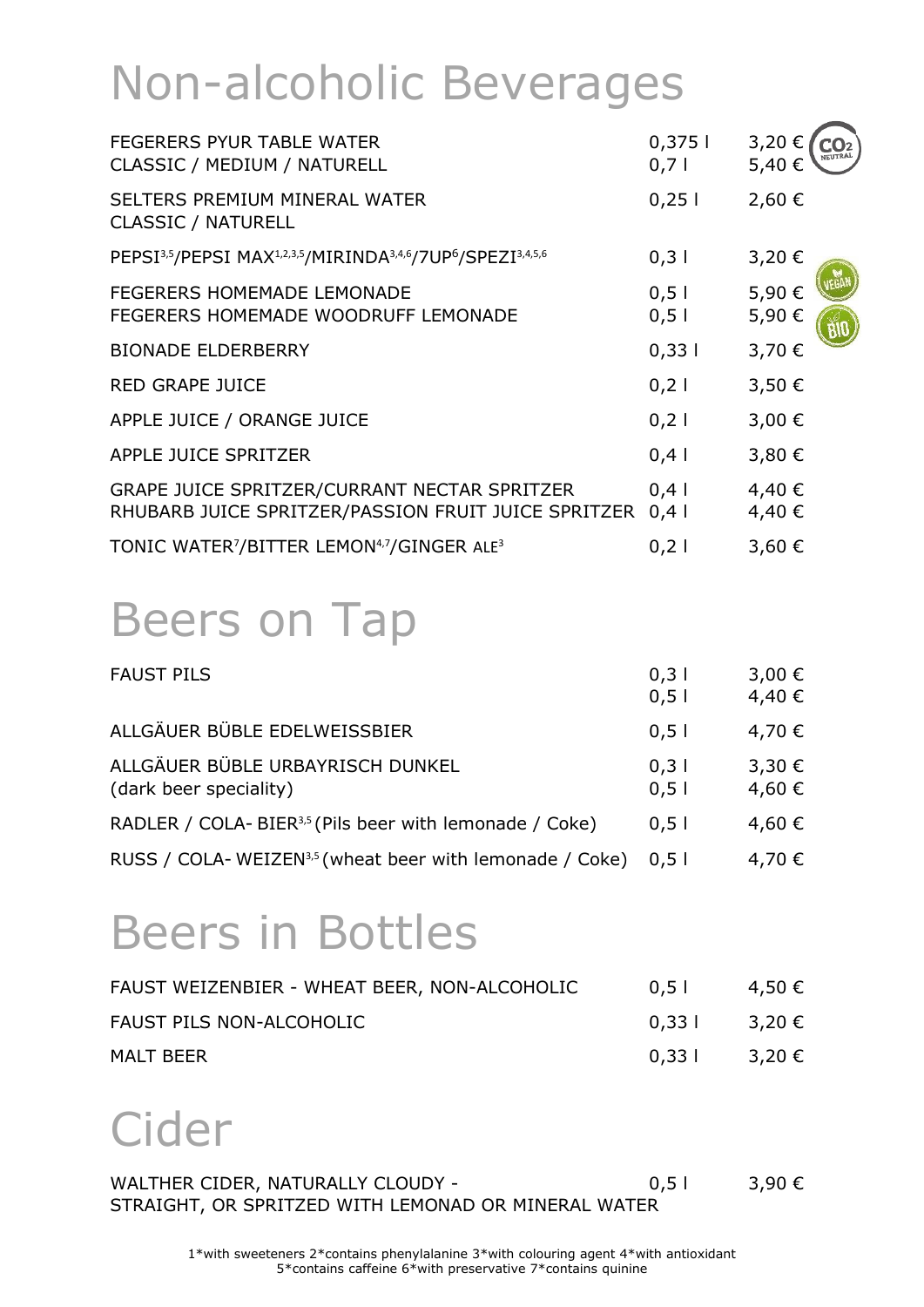

#### **Azul Cerro Verde Café – 100% Fair Trade & Organic**

A complex café crema of medium intensity. With its elegant, fine body, it is unobtrusive in the cup. The light roast provides plenty of room to reveal its entire spectrum of aromas - without being complicated. Sweet notes combine with the aroma of red fruits and a hint of dark chocolate to form a harmonious whole.

**Azul Cerro Verde Espresso – 100% Fair Trade & Organic** The rather light body imparts a harmoniously soft character to this elegant espresso. The intensity recedes in favour of a complex spectrum of aromas: Notes of fully ripe original red fruits correspond with the chocolaty and pleasant aromas of the dark espresso roast. An exciting taste adventure.

| <b>CUP OF COFFEE</b>                                                          | 2,50€  |
|-------------------------------------------------------------------------------|--------|
| <b>ESPRESSO</b>                                                               | 2,50€  |
| <b>DOUBLE ESPRESSO</b>                                                        | 4,60€  |
| <b>ESPRESSO MACCHIATO</b>                                                     | 3,20€  |
| CAPPUCCINO WITH COW'S MILK, CREAM OR OAT MILK                                 | 3,40 € |
| WHITE COFFEE WITH COW'S MILK OR OAT MILK                                      | 3,80€  |
| <b>LATTE MACCHIATO</b>                                                        | 3,80€  |
| <b>CHOCIATTO</b><br>Hot Azuco Cerro Verde CACAO mit Azul Cerro Verde ESPRESSO | 3,60€  |



#### **Azul Cerro Verde Cacao – 100% Fair Trade & Organic**

The noble ORGANIC cocoa beans come from the best plantations around the world. They are selected and carefully processed to provide for a chocolaty seduction. This cocoa temptation convinces by its full-bodied chocolate taste and its pleasingly decent sweetness.

| COCOA WITH CREAM    | 3,80 € |
|---------------------|--------|
| COCOA WITHOUT CREAM | 3,40 € |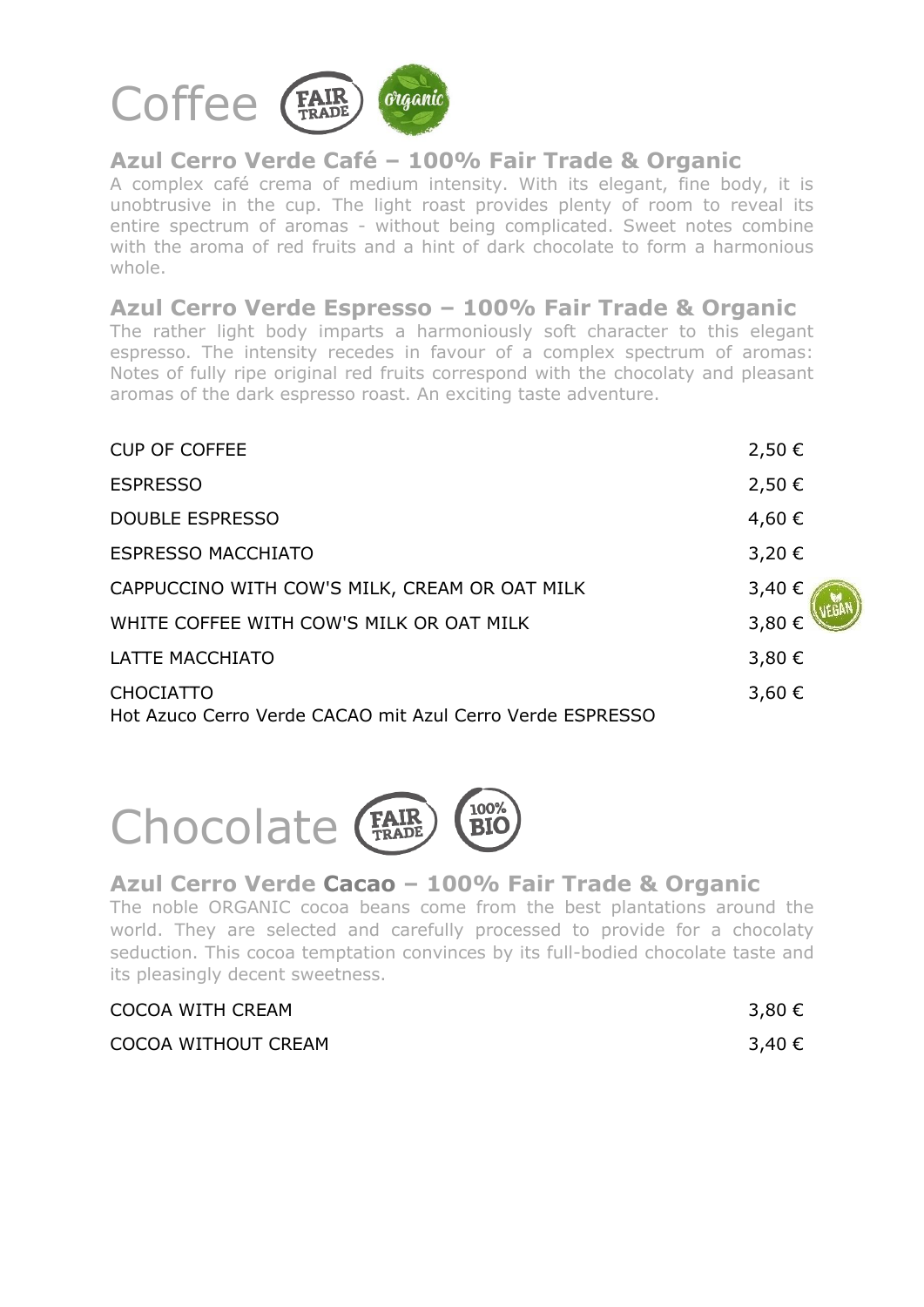

#### **ChariTea – Vegan, Organic and Fair Trade Certified**

Founded in 2009, the Lemonaid Beverages GmbH is [Social Businessa](https://de.wikipedia.org/wiki/Social_Business) [Hamburg-](https://de.wikipedia.org/wiki/Hamburg-St._Pauli)[St. Pauli](https://de.wikipedia.org/wiki/Hamburg-St._Pauli) Social Business which promotes social projects in the countries where the ingredients are grown by selling [organic](https://de.wikipedia.org/wiki/Bio-Lebensmittel) and [fair](https://de.wikipedia.org/wiki/Fairer_Handel) trade drinks. The founding idea is based on the principle of [social business,](https://de.wikipedia.org/wiki/Social_Business) i.e. a company that primarily pursues a social purpose. Specifically, every ChariTea tea pack sold supports the charitable Lemonaid & ChariTea e. V.

| <b>ARABIAN MINT</b><br>Herbal tea blend with peppermint and spearmint from Egypt    | 2,50€ |
|-------------------------------------------------------------------------------------|-------|
| <b>CHAMOMILE</b><br>Chamomile tea from Egypt                                        | 2,50€ |
| <b>AFRICAN EARL GREY</b><br>Black tea from Rwanda, refined with bergamot            | 2,50€ |
| <b>GINGER LEMON</b><br>Herbal tea blend of Sri Lanka ginger and Egyptian lemongrass | 2,50€ |
| <b>WLD FRUIT</b><br>Fruit tea blend of hibiscus, rosehip and apple                  | 2,50€ |
| <b>GREEN HIMALAYA</b><br>Green Darjeeling tea from the Himalaya Mountains           | 2,50€ |
| <b>HAPPY BELLY</b><br>Herbal tea blend with fennel, anise and caraway               | 2,50€ |

### Sparkling Wine & Champagne

| <b>SMARAGD BRUT SPARKLING WINE</b><br>Champagne producer's Schloss Affaltrach<br>dry, elegant, a pleasant reverberation | 0,1<br>0,751 | 4,50 €<br>30,00 € |
|-------------------------------------------------------------------------------------------------------------------------|--------------|-------------------|
| <b>MATINÉE SECCO</b>                                                                                                    | 0,1          | 4,50 €            |
| Winery Reiss of Würzburg                                                                                                | 0,751        | 28,00 €           |
| Cuvée of Müller-Thurgau, Bacchus & Scheurebe                                                                            |              |                   |
| Cool and spicy fragance of elderberry blossmos with a hint of mint                                                      |              |                   |
| <b>VEUVE CLIQUOT BRUT</b>                                                                                               | 0,751        | 80,00 €           |
| The most famous among the champagnes by Veuve Cliquot.                                                                  |              |                   |
| A balance cuvée with a fine and lively character.                                                                       |              |                   |